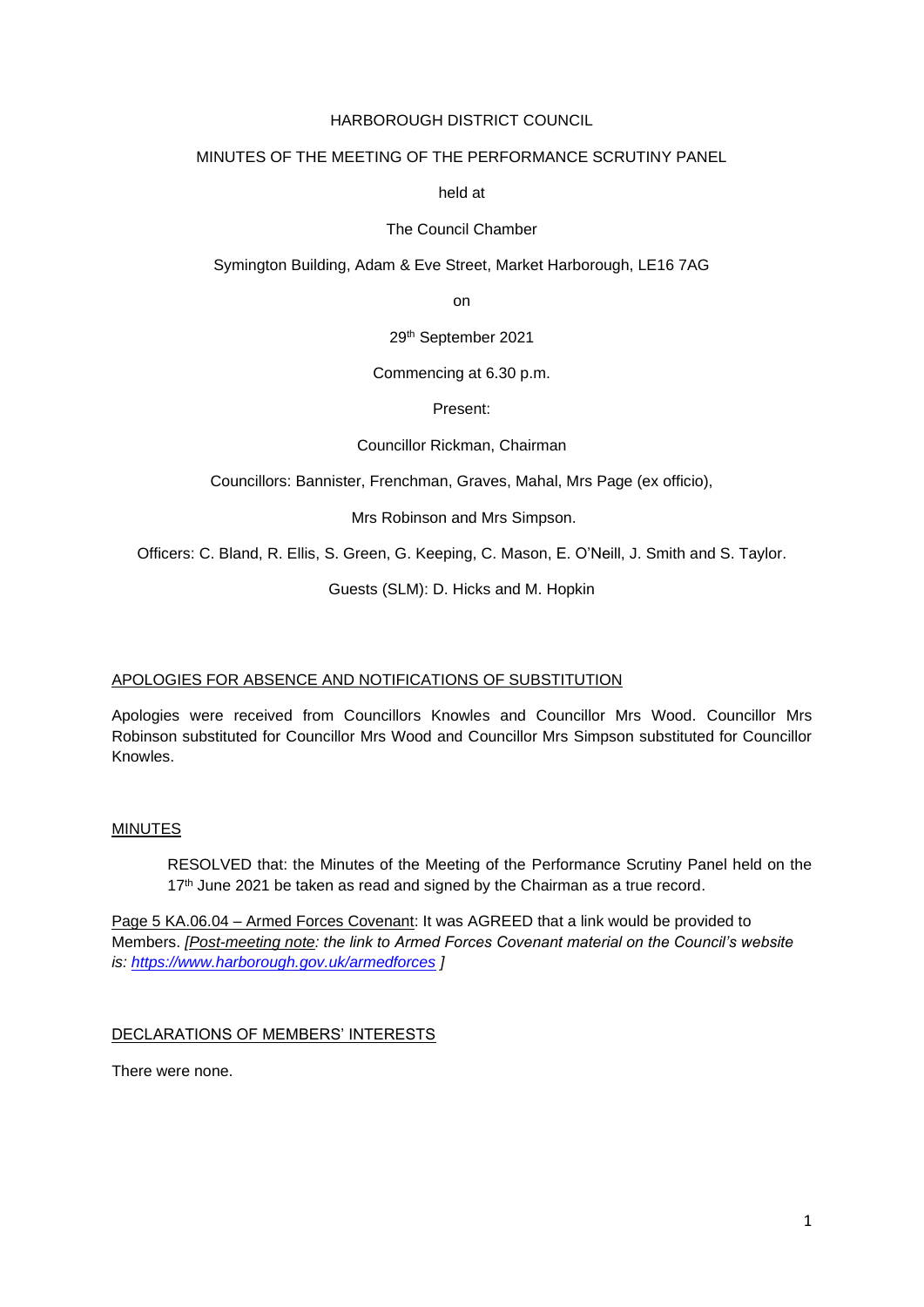#### PERFORMANCE QUARTER ONE – 2021-22

The purpose of the report was to inform the Panel about the performance of the Council against the Corporate Delivery Plan at the end of the first quarter of the 2021/22 year.

The Chairman invited questions and comments from those present and the following was recorded:

| <b>Question/ Comment</b>                                                                                                                                                                                                                                                                                                            | <b>Response</b>                                                                                                                                                                                                                                                                                                                                                                                                                                                                                                                                                                                                              |
|-------------------------------------------------------------------------------------------------------------------------------------------------------------------------------------------------------------------------------------------------------------------------------------------------------------------------------------|------------------------------------------------------------------------------------------------------------------------------------------------------------------------------------------------------------------------------------------------------------------------------------------------------------------------------------------------------------------------------------------------------------------------------------------------------------------------------------------------------------------------------------------------------------------------------------------------------------------------------|
| Appendix B CCS 05 - Percentage Avoidable<br>Contact: the title of this KPI seems very<br>negative. Could a better title be found?                                                                                                                                                                                                   | It was AGREED that this would be looked into.                                                                                                                                                                                                                                                                                                                                                                                                                                                                                                                                                                                |
| KA.03.02 – Provision of effective housing advice<br>and prevention of homelessness:<br>it<br>is<br>understood from the Leader's report at Council<br>that the Council has been very successful in<br>delivering affordable homes. Is there any way<br>that this can be reflected in the KA?                                         | It was AGREED that information would be<br>sought from the relevant service area and a<br>response circulated.                                                                                                                                                                                                                                                                                                                                                                                                                                                                                                               |
| KA.02.02 - Develop partnerships with Schools.<br>Universities and Centres of Excellence: in<br>relation to the CLEAR project at Magna Park, it<br>was understood that this would be opened up<br>for local parishes and communities to visit.<br>Could this be arranged?                                                            | It was AGREED that information would be<br>sought from the relevant service area and a<br>response circulated.                                                                                                                                                                                                                                                                                                                                                                                                                                                                                                               |
| KA.05.03 - Domestic Energy Efficiency Advice:<br>information<br>provided to<br>Ward<br>could<br>be<br>Councillors be informed when Harborough<br>Warm Homes, or other companies endorsed by<br>the Council, are in their area? Some people<br>view knocking on the door as a scam and better<br>local forewarning might avoid this. | It was AGREED that information would be<br>sought from the relevant service area and a<br>response circulated.                                                                                                                                                                                                                                                                                                                                                                                                                                                                                                               |
| <u>KA.09.01 / KA.08.01 - Change Programme /</u><br>Budget Challenge 25: could a briefing for<br>Members be arranged?                                                                                                                                                                                                                | There will be a briefing on Budget Challenge<br>2025 in due course.                                                                                                                                                                                                                                                                                                                                                                                                                                                                                                                                                          |
| KA.09.05 - Develop an Engagement Strategy:<br>could an update be given on this item?                                                                                                                                                                                                                                                | Work on the Strategy has started and will be<br>completed by the middle of Quarter 4.                                                                                                                                                                                                                                                                                                                                                                                                                                                                                                                                        |
| 08.1 Market Harborough Footfall:<br>ED.<br>was<br>information on this available?                                                                                                                                                                                                                                                    | The Chairman said that he<br>had<br>received<br>detailed information on this from the Service<br>Manager for Economic Development. It was<br>AGREED that this would be circulated to Panel<br>members.                                                                                                                                                                                                                                                                                                                                                                                                                       |
| KA.08.03 - Develop a commercial property<br>investment strategy: it was noted that this had<br>been removed from the Corporate Delivery Plan<br>during Quarter 1 of the 2021/22 year. Could<br>more clarity be given on the concerns that led to<br>this change?                                                                    | Concern had been raised at some of the<br>acquisitions being made by local authorities in<br>purchasing commercial properties for the<br>generation of income. The Government has<br>given a strong indication to the Chartered<br>Institute for Public Finance and Accounts<br>(CIPFA) that the prudential code should be<br>reviewed to stop local authorities buying<br>property assets for revenue yield. The Public<br>Works Loan Board (PWLB) has introduced new<br>requirements that any purchase of property for<br>yield can no longer be funded by loans from the<br>PWLB. Local authorities can still borrow from |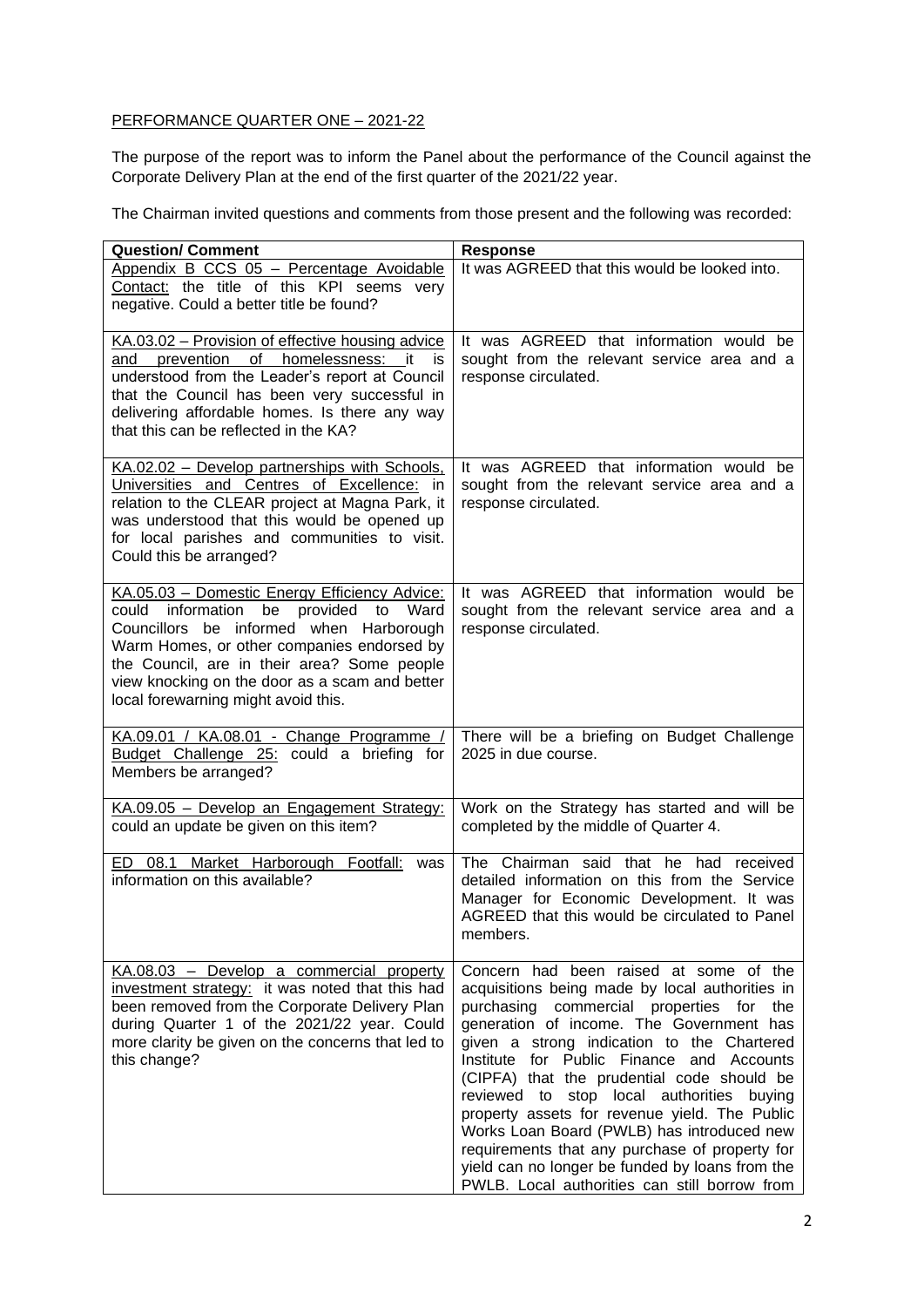| the | marketplace, but the margins                       |  | are |
|-----|----------------------------------------------------|--|-----|
|     | significantly reduced. Commercial gain can no      |  |     |
|     | longer be the primary reason for local authorities |  |     |
|     | to acquire assets.                                 |  |     |
|     |                                                    |  |     |

The Panel RESOLVED to note the report.

## REVENUE AND CAPITAL MONITORING – QUARTER 1 2021-22

The Panel received a report (considered by the Cabinet on  $6<sup>th</sup>$  September 2021), which set out the Council's Financial Performance during the first quarter of the 2021/22 financial year. The Council's financial performance for the period 1st April 2021 to 30th June 2021, together with commitments for the remainder of the financial year, indicated that the Net Expenditure / Budget requirement was forecast to be overspent by £182K. As at the 30 June 2020, the Capital Programme was forecast to be underspent by £176K.

The Chairman invited questions and comments from those present and the following were recorded:

| <b>Question/ Comment</b>                                                                                                                                                                                                               | <b>Response</b>                                                                                                                                                                                                                                                                                                            |
|----------------------------------------------------------------------------------------------------------------------------------------------------------------------------------------------------------------------------------------|----------------------------------------------------------------------------------------------------------------------------------------------------------------------------------------------------------------------------------------------------------------------------------------------------------------------------|
| Medium-Term Financial<br>Strategy<br>(MTFS)<br>funding gap: what is the forecast gap at the end<br>of the period of the MTFS?                                                                                                          | Paragraph 4.10 of the report indicates that at<br>the end of the current MTFS period, the<br>projected budget gap by 2024/25 is £1.3m.                                                                                                                                                                                     |
| 2021/22 Overspend: Paragraph 4.6 of the report<br>gives a figure of £182k for the 2021/22<br>overspend, but this figure does not appear<br>elsewhere in the report. Is the correct number,<br>the £182k or £172k (as given elsewhere)? | It was AGREED that this would be looked into<br>and reported back to Panel members.<br>[Post-meeting note: there was a mistake and the<br>correct number in section 1.2 part i) should have<br>read £172k. This follows through and agrees<br>with table 3 and appendix 4, which both show<br>the correct figure of £172k] |
| Budget Challenge 2025 (BC25): in table 2 of the<br>report, what is the distinction between "Firm"<br>and "More Work Needed" savings identified in<br>Tranches 2 and 3?                                                                 | It was AGREED that this would be covered in<br>the forthcoming briefing on BC25.                                                                                                                                                                                                                                           |
| Lutterworth Masterplan: how is the Masterplan<br>progressing and is the purchase of the Town<br>Hall car park going forward?                                                                                                           | It was AGREED that further information on this<br>would be provided to Councillor Mrs Robinson.                                                                                                                                                                                                                            |

The Panel RESOLVED to note the budget monitoring report for the first quarter of the 2021/22 year.

#### THE COUNCIL'S WORKING ARRANGEMENTS WITH SLM (EVERYONE ACTIVE)

The Panel considered a report on the performance of the Council's Leisure Centre operations in respect of its operator SLM; the Chairman welcomed Dan Hicks and Matt Hopkin from SLM to the meeting. On 1 April 2019, the Council entered into a 3-year contract with SLM for the delivery of leisure services at both Harborough Leisure Centre and Lutterworth Sports Centre. Harborough Leisure Centre and Lutterworth Sports Centre were both leased to SLM for the term of the contract. Whilst historically the contract included an annual payment to the Council, an open book accounting system is currently being operated and the Council has subsidised this by waiving the payment to SLM and providing financial support through the entirety of the COVID 19 pandemic.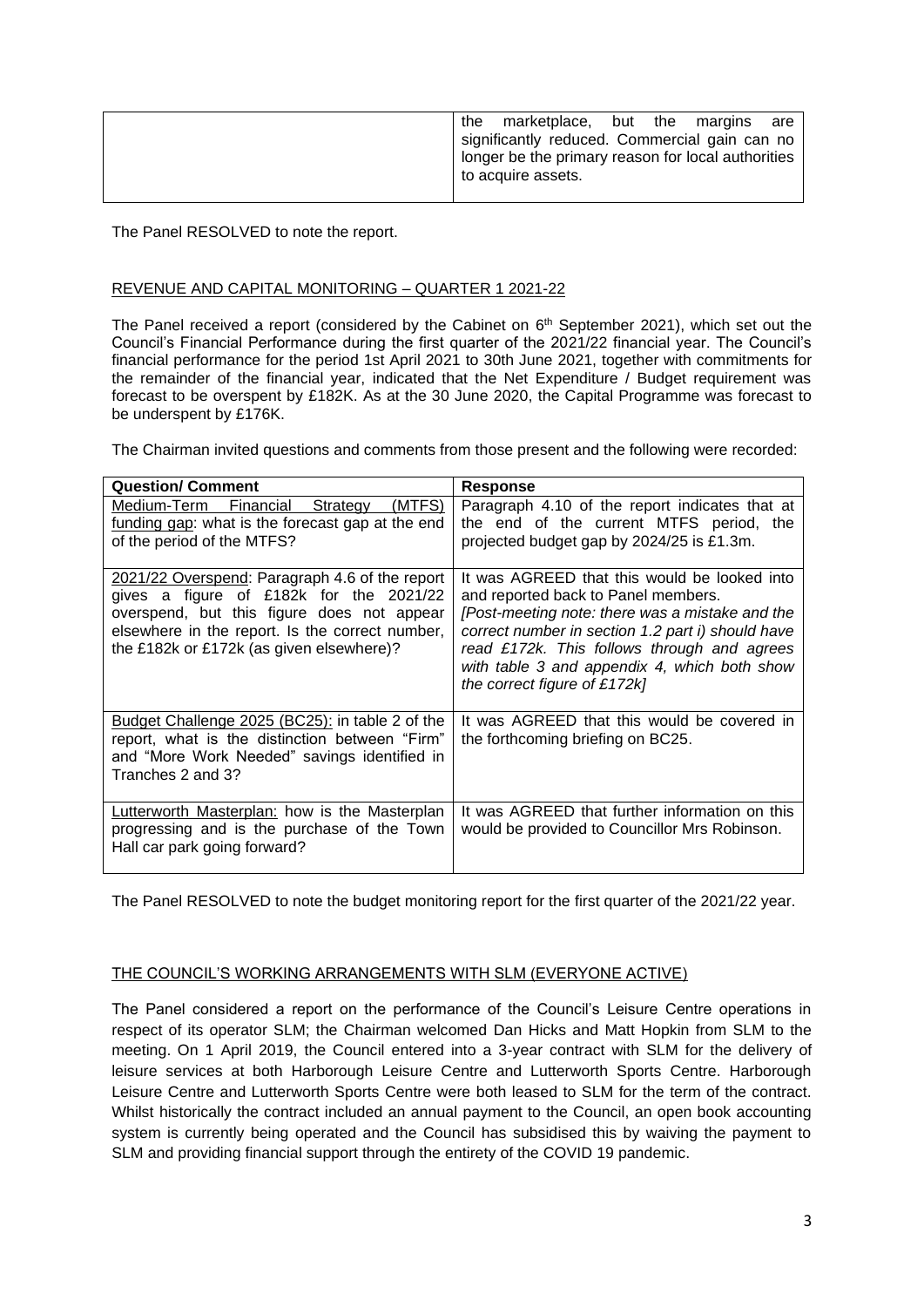The Chairman invited questions and comments from those present and the following were recorded:

| <b>Question/ Comment</b>                                                                                                                                                                                                                                                                                                                                                                                                                      | <b>Response</b>                                                                                                                                                                                                                                                                                                                                                                                                                                                                |
|-----------------------------------------------------------------------------------------------------------------------------------------------------------------------------------------------------------------------------------------------------------------------------------------------------------------------------------------------------------------------------------------------------------------------------------------------|--------------------------------------------------------------------------------------------------------------------------------------------------------------------------------------------------------------------------------------------------------------------------------------------------------------------------------------------------------------------------------------------------------------------------------------------------------------------------------|
| Schools' involvement: will swimming numbers<br>decline as children go back to school or are a<br>number of schools coming in as groups? How<br>many schools are there in Harborough and<br>Lutterworth that are involved?                                                                                                                                                                                                                     | Different timetables are in place during school<br>holidays. Schools are starting to return to the<br>Leisure Centres: 9 schools at Lutterworth and 8<br>at Market Harborough are currently involved in<br>school swimming. But overall participation levels<br>are still lower than prior to Covid.                                                                                                                                                                           |
| Decline in physical activity: there was a drop-in<br>physical activity (presumably the gym facilities).<br>Is this an effect of Covid?                                                                                                                                                                                                                                                                                                        | Use of gym facilities usually reduces during the<br>summer holidays; there is also a decline in<br>group activities / classes during this time. In<br>addition, more people are using the on-line<br>packages and exercising at home.                                                                                                                                                                                                                                          |
| Scope and<br>content of<br>the Performance<br>Monitoring Review report (Appendix 1 to the<br>report): the review as it stands does not include<br>the right type and level of information to allow<br>proper scrutiny. Information should be included<br>on performance against agreed targets and<br>comparisons with earlier years. It is possible<br>that this type of information is available<br>elsewhere and could be included easily. | The report that forms Appendix 1 is just a<br>monthly summary and limited in its content;<br>more detail is provided in the annual report.<br>Previous annual reports can be shared, and<br>new items can be added if the Panel wishes.<br>Figures from last year are not particularly<br>meaningful due to the Covid closure, but can be<br>included if desired. It was AGREED that the<br>format of the report would be revised before it is<br>next presented to the Panel. |
| Maintenance & Environmental - Appendix 1,<br>paragraph 5.3: could the distinction between<br>Market Harborough and Lutterworth be made<br>clearer?                                                                                                                                                                                                                                                                                            | This was noted.                                                                                                                                                                                                                                                                                                                                                                                                                                                                |
| Cleaning Matrix - Appendix 1, paragraph 5.4:<br>no information on the matrix is provided. Again,<br>this should form part of a strengthened report.                                                                                                                                                                                                                                                                                           | This can be added as an appendix to the report.                                                                                                                                                                                                                                                                                                                                                                                                                                |
| Referral Figures: could these be included in the<br>report?                                                                                                                                                                                                                                                                                                                                                                                   | Yes, this information is available from Active<br>Harborough data, which is why it is not included<br>in this part of the report.                                                                                                                                                                                                                                                                                                                                              |
| RIDDOR: what is this?                                                                                                                                                                                                                                                                                                                                                                                                                         | The Reporting of Injuries, Diseases and<br>Dangerous Occurrences Regulations, 2013.                                                                                                                                                                                                                                                                                                                                                                                            |
| Swimming booking system: the booking system<br>seems too complicated and acts as a deterrent.<br>Is it necessary?                                                                                                                                                                                                                                                                                                                             | The system was needed during the pandemic<br>and some people still prefer to use this system.<br>People can still come to reception to book or<br>book over the phone.                                                                                                                                                                                                                                                                                                         |
| Armed Forces Personnel: there was a campaign<br>aimed at Armed Forces personnel during the<br>summer. Are figures relating to this available?                                                                                                                                                                                                                                                                                                 | It was AGREED that the figures would be<br>circulated. It is hoped to run the campaign again<br>in the future.                                                                                                                                                                                                                                                                                                                                                                 |
| Open Book Accounting: could a report on the<br>open book accounting system be brought to a<br>future meeting of the Panel?                                                                                                                                                                                                                                                                                                                    | It was AGREED that the Scrutiny Commission<br>be asked to include such a report in the Scrutiny<br>Workplan.                                                                                                                                                                                                                                                                                                                                                                   |
| Everyone Active: could the Panel consider a<br>report on this in the future?                                                                                                                                                                                                                                                                                                                                                                  | It was AGREED that the Scrutiny Commission<br>be asked to include such a report in the Scrutiny<br>Workplan.                                                                                                                                                                                                                                                                                                                                                                   |